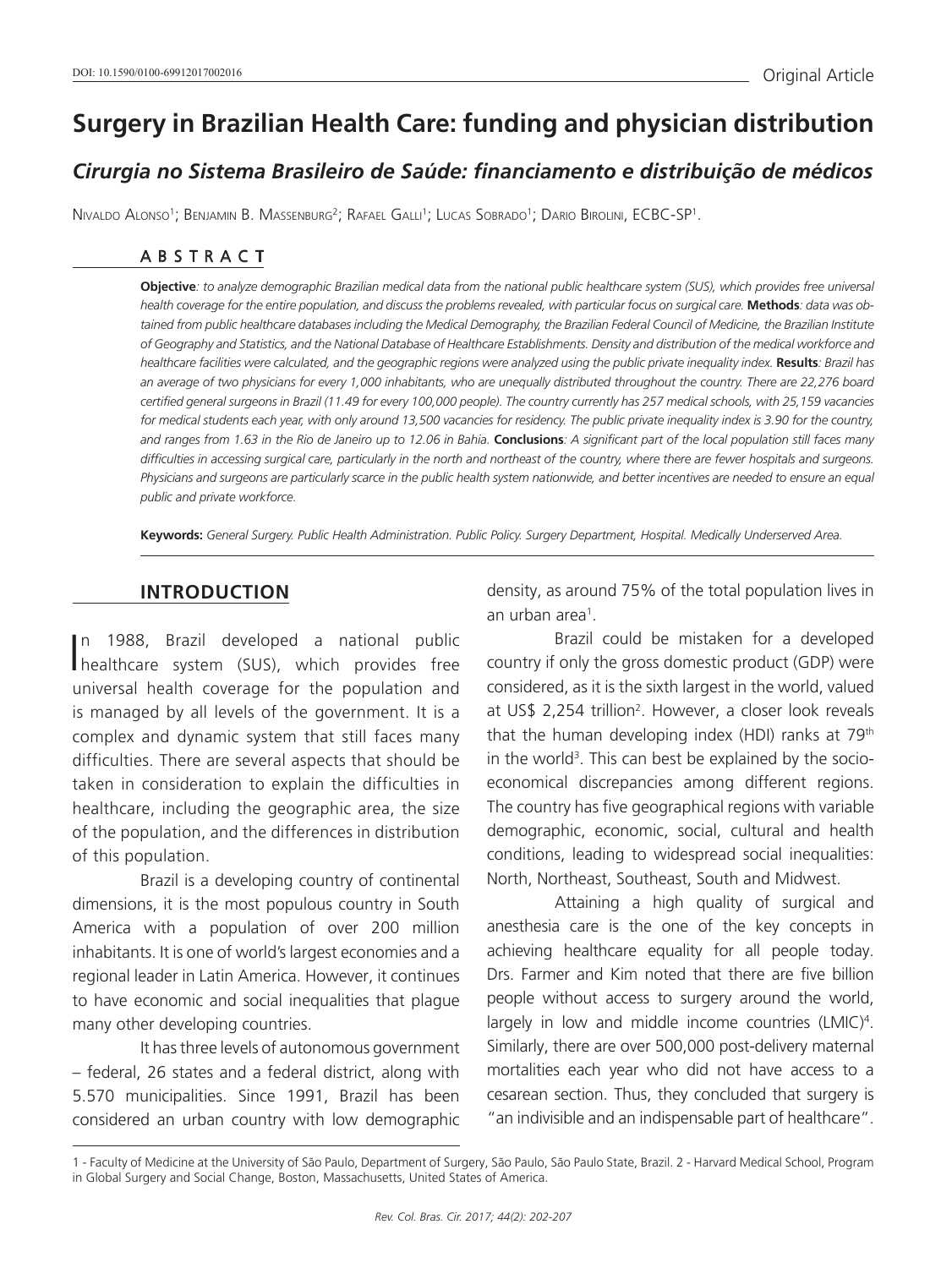Evidence and metrics to evaluate the quality of a health system, particularly for surgical procedures, are often imprecise. Recent systematic reviews of surgical care in LMIC have concluded that surgeries correcting congenital deformities and cesarean sections are quite cost effective, especially compared to other public health interventions5,6. More specifically, previous studies compared the benefits of cleft lip repair as it related to an individual's lifetime income, which can increase by almost ten times for those who had surgery when compared to those without surgical repair<sup>7</sup>.

Though the numbers of physician and medical school are considered important aspects in the evaluation of a health system, the geographic distribution can also play a role in the quality of access to healthcare. According to the Brazilian Federal Council of Medicine, the country currently has 257 medical schools, more than the United States and China with 149 and 150, respectively<sup>8</sup>, but they are not homogeneously distributed in the country. Additionally, most of the medical schools in Brazil are private.

Medical data in Brazil is still scarce, especially in the more remote areas of the country and even more so in terms of surgical care. In this aspect, the book Medical Demography in Brazil9,10 by the Brazilian Federal Council of Medicine (CFM) and the Regional Council of Medicine of the State of São Paulo (CREMESP) is pioneer. It is a national study that provides primary data about different aspects of healthcare, most notably physician distribution.

With this in mind, the authors sought to further analyze existing Brazilian medical data and discuss the problems revealed, with particular focus on surgical care.

# **METHODS**

Raw data was obtained from the both volumes of the book Medical Demography in Brazil, from 2011 and 20139,10. Further information was collected from the CREMESP and CFM (Brazilian Federal Council of Medicine), which conglomerates all Medical Specialty Societies. The CFM uses four different databases: AMS (Sanitary Medical Assistance), IBGE (Brazilian

Institute of Geography and Statistics), CNES (National Database of Healthcare Establishments) and RAIS (Annual Recordings of Healthcare Information). Data for comparison from other countries was collected from the WHO World Health Statistics 2014. The authors also reviewed previous literature on the costeffectiveness and impact of surgery in a patient's life.

This study also uses the Public/Private Inequality Index (PPII) as characteristic measure of the workforce10. The PPII is a ratio of the density of physicians working in the private sector, divided by the density of physicians working in the public sector, for a determined region. Both of these densities are divided by the patient population of either the public or private health sector.

Therefore, the higher the ratio, the larger the shift towards the private system and away from the public healthcare system, in terms of workforce distribution. This is used to give some epidemiological data regarding the medical workforce throughout Brazil and serves to measure sector inequality.

## **RESULTS**

Brazil has an average of two physicians for every 1,000 inhabitants, who are unequally distributed throughout the country (Figure 1). There are 22,276 board certified general surgeons, with a ratio of 11.49 for every 100,000 people. Most of them are located in the southeast of the country (Figure 2). The population density follows a similar pattern, though there are still higher ratios of general surgeons in the South, Southeast and Midwest when compared to the North and Northeast (Figure 2).

The country has 94.070 health facilities, with 52.021 public and 42.049 private facilities (Figure 3)<sup>11</sup>.

Brazil currently has 257 medical schools, with 25,159 vacancies for medical students each year. Following medical school, there are around 13,500 vacancies for residency. Overall, of 388,015 practicing physicians in Brazil, though 180,136 physicians  $(46.43%)$  have no residency training<sup>9,10</sup>.

The PPII is shown in figure 4, and ranges from 1.63 in the Rio de Janeiro up to 12.06 in Bahia. The PPII is 3.90 for the entire nation of Brazil $9,10$ .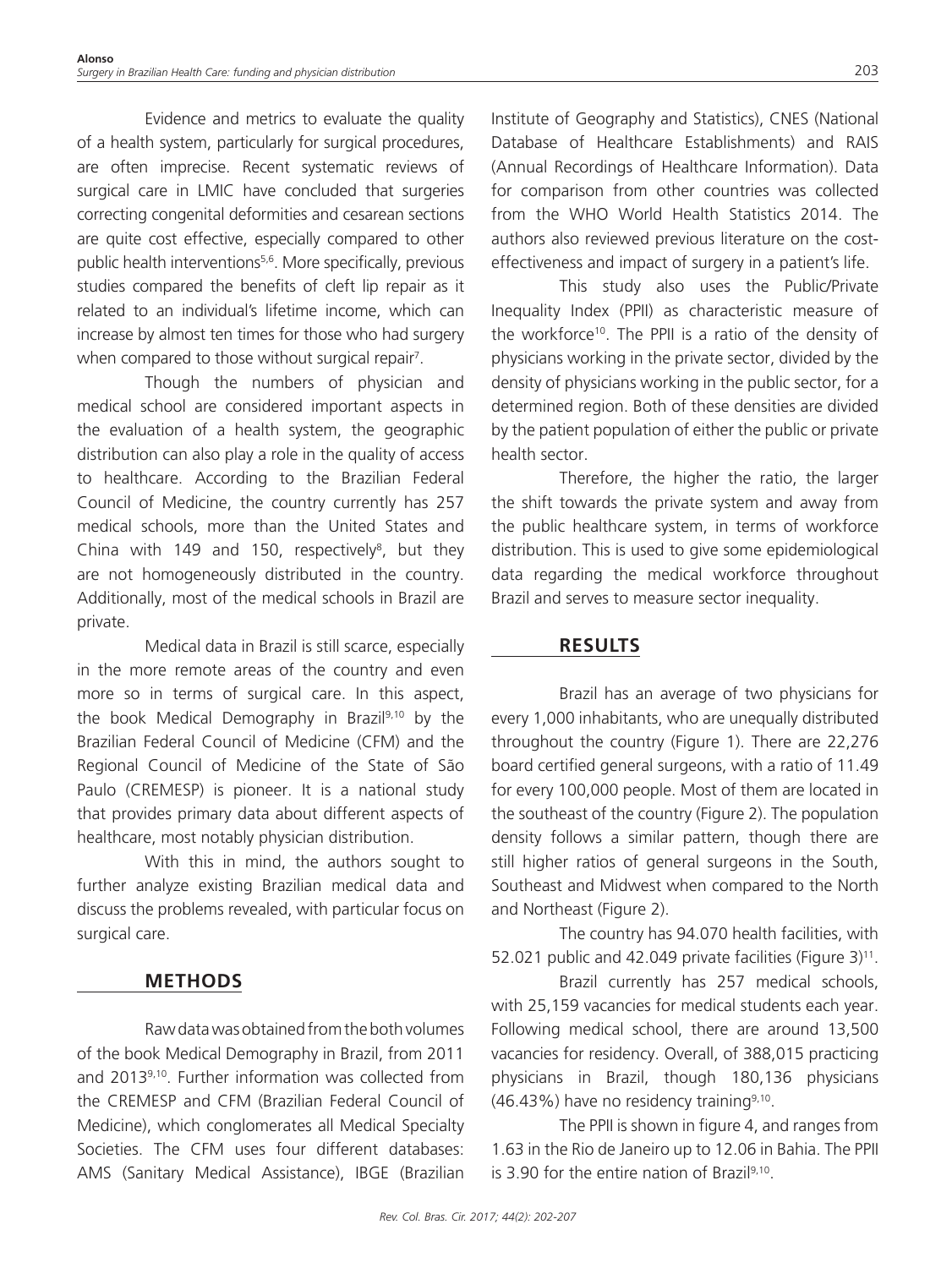

*Figure 1. The density of physicians in Brazil by region.*

According to the WHO, Brazil annually spends a total of US\$1,035 per capita (8.9% of GDP) on healthcare, compared to US\$8467 (17.7% of GDP) in the United States and US\$4474 (11.3% of GDP) in Germany<sup>12</sup>. In Brazil, 45.7% of this expenditure is public, compared to 47.8% in the Unites States and 76.5% in Germany<sup>13</sup>.

#### **DISCUSSION**

The national public healthcare system (SUS) was developed to ensure that every citizen has access to effective and free healthcare. Nevertheless, a high but uncertain percentage of the population has little access to health professionals and thus lives under very low-quality healthcare.

The growth of physicians in Brazil has been nearly exponential for at least 40 years. From 1970 to 2012, the number of physicians grew 557.72%. Comparatively, the population only grew by 101.84%. Even though the growth of the medical workforce vastly outweighs the population expansion, the federal government recently established a higher national



*Figure 2. The proportion of general surgeons and the population who live and work in each region.*

target of 2.5 doctors per 1,000 inhabitants – Brazil has already reached 400.000 doctors and a density of two doctors per 1,000 inhabitants. However, there is no plan to reduce inequalities in the concentration and distribution of physicians among regions and municipalities, or between the public and private sectors of health, which is, in fact, one of the major problems encountered in Brazilian healthcare.

Brazil has adopted the strategy of the "overflow" of professionals and is determined that the additional professionals will settle in the locations that are currently underserved. This disorganized settlement is even less effective, considering that the number of specialists and the questionable quality of their training, leading to further worsening of the quality of surgical treatment. The quantity of physicians has been increasing successfully, but the quality of their medical training has remained stagnant.

The shortage of physicians and surgeons is a problem worldwide. However, in the particular case of Brazil, what draws attention is the unequal distribution throughout the country, with physicians more concentrated in the south, southeast and along the coast (Figures 1 and 2). General hospitals distribution follows a similar pattern (figure 4). As previously reported, Brazil has around 22,276 board certified general surgeons and 18,236 anesthesiologists<sup>9</sup>, which compares to more populous countries such as the USA, for instance, which has around 23,000 general surgeons<sup>14</sup>.

Furthermore, analyzing the public/private inequality index (PPII), reveals that physicians are much more concentrated in the private healthcare system. The national PPII is 3.90, which means that patients in the private system have access to nearly four times as many physicians as patients in the public sector. The range displayed throughout regions and states is dramatic. In Bahia, in the northeast region, the ratio is 12.06, suggesting that the patients in the public sector have access to less than 10% of the number physicians that may be accessed in the private sector. In the southeast region, the ratio comes down to 2.05 in São Paulo and 1.63 in Rio de Janeiro (Figure 4). Only 25% of the population of Brazil is covered by a private health insurance<sup>15</sup>, with the remaining 75% completely relying on public care.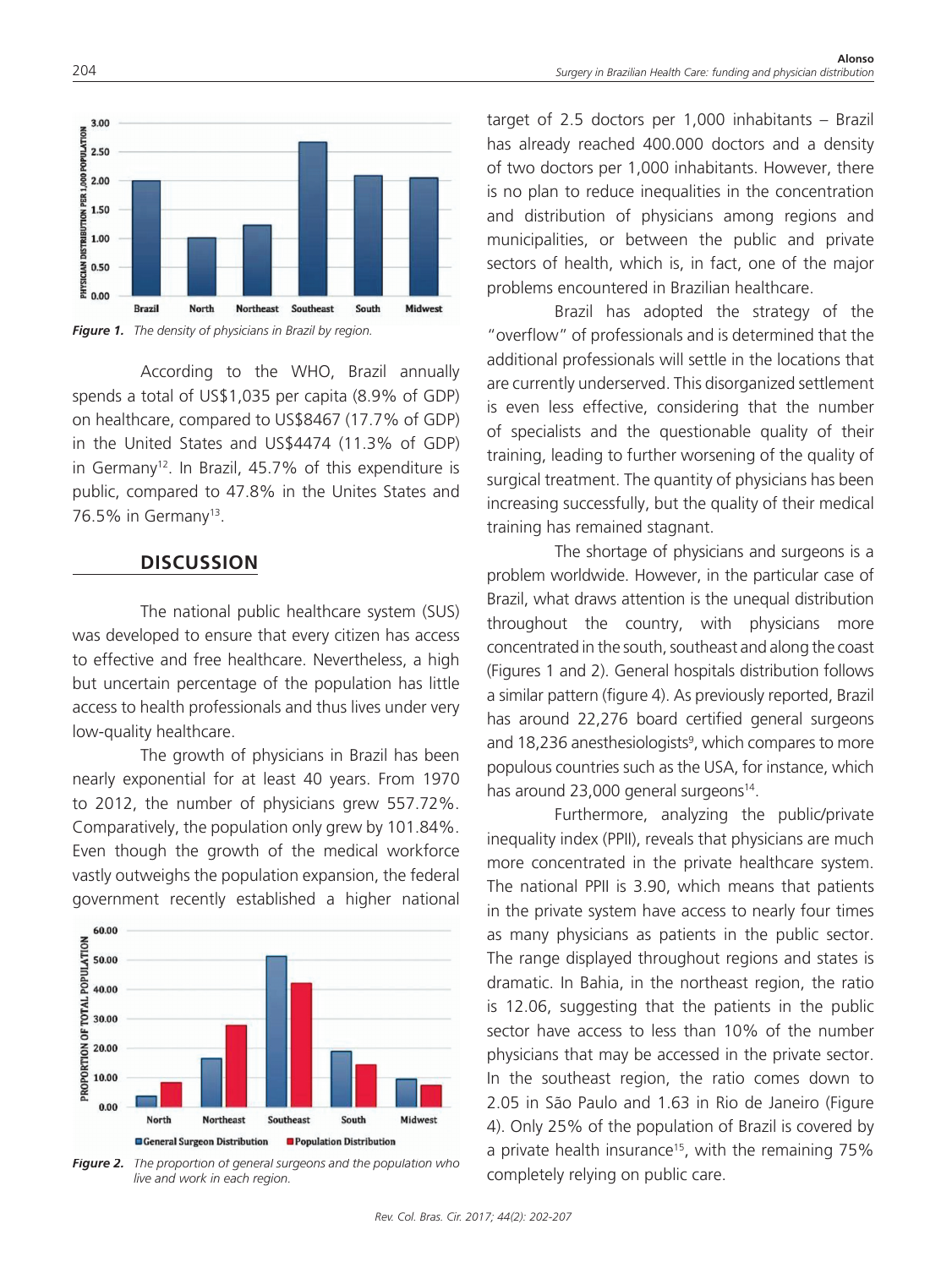

*Figure 3. The distribution and characteristics of public and private health facilities in Brazil by region.*

Perhaps one of the most aggravating factors to this situation is the questionable quality of recent medical graduates – 55% medical of recent graduates from São Paulo failed the exam applied by the CREMESP<sup>16</sup>. Additionally, there is a large lack of vacancies in medical residency to all graduates. Most graduates of medical schools in Brazil have not completed residency training: of 388,015 practicing physicians in Brazil, 46.43%, or 180,136, have no residency training $9,10$ . Since there are no medical residency positions for all of these doctors, many of them will remain untrained. There are only enough vacancies in residency for 52% of the 15,751 medical students who graduate in Brazil in 2011. Though the number of residency vacancies has been raised to around 13,500 in 2014, the number of medical school graduates has also increased to 25,159. Thus, only 54% of medical students have a position in residency available to them.

The geographic distribution of these positions also follows the distribution of specialized physicians, further compounding the problem. The southeastern states, particularly São Paulo, act as a specialist center, as they are typically the places with the best general healthcare infrastructure. These states receive residents from other Brazilian states, and retain many of them for the rest of their career. The inadequate distribution of specialized human resources throughout Brazil may be due to a lack of attractiveness to work in the more remote regions. Lack of basic infrastructure in these more rural areas is a barrier to surgical workforce recruitment. Ultimately, this poor distribution of the medical and surgical workforce certainly contributes to the low quality of surgical care in certain regions of the country.

There is no evidence that suggests that there are places that are overcrowded with surgeons and hospitals, though it is clear that certain regions have large deficiencies in workforce and thus insufficient surgical treatment. This lack of healthcare infrastructure also may be a direct consequence of the scarce investment. In terms of healthcare expenditure, Brazil is far below other well-developed countries. According to the WHO, Brazil annually spends a total of US\$ 1,035 per capita (8.9% of GDP) on healthcare, compared to US\$ 8,467 (17.7% of GDP) in the United States and US\$ 4,474 (11.3% of GDP) in Germany<sup>12</sup>. In Brazil, 45.7% of this expenditure is public, compared to 47.8% in the Unites States and 76.5% in Germany13.

The access to healthcare data and statistics is still scarce in Brazil, creating some limitations to this study. The regions with limited data are typically the regions with poor health coverage as well. One concern with the data used in this study is the overlap between several different medical associations, recording similar indicators. For instance, a general surgeon may be registered in two different states, or may have another title, so he may not be recognized as a general surgeon, in certain datasets. With this in mind, the authors still believe the study has important implications in



*Figure 4. The Public Private Inequality Index of the medical workforce in Brazil by state.*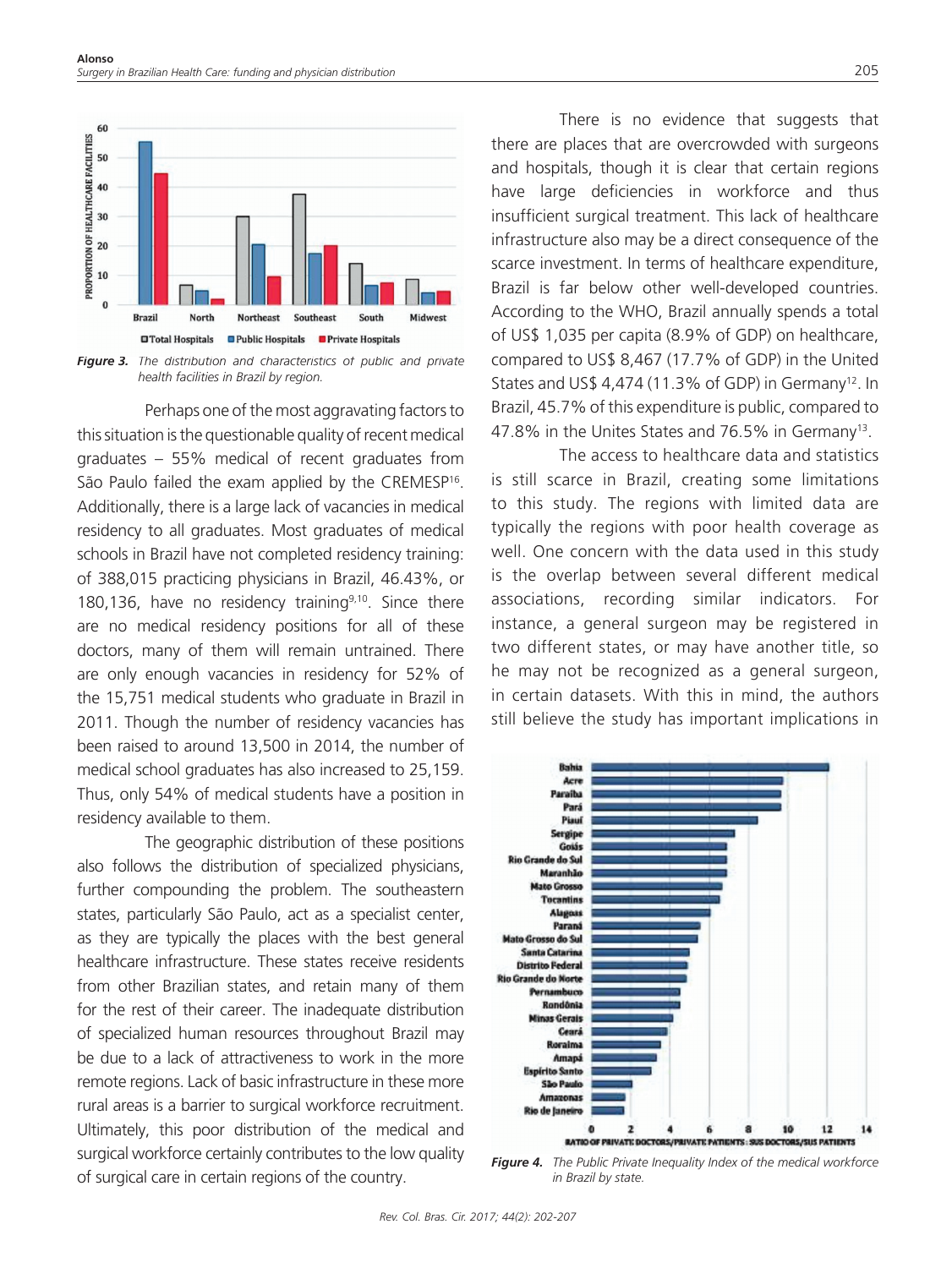identifying the problems with the health system in Brazil, particularly regarding surgical care.

A significant part of the local population still faces many difficulties in accessing surgical care. It is especially concerning in the north and northeast of the country, where there are fewer hospitals and surgeons, and the population relies almost completely on the public health system. Physicians and particularly surgeons are scarce in the public health system nationwide, and better incentives should be created to ensure an equal public and private workforce. The lack of public investment in healthcare is evident when compared to other countries of similar sized and

## RESUMO

developed countries. Improving the healthcare system should involve investing in infrastructure and creating long-lasting projects to attract healthcare providers to the low-income areas of the country. In the current setting with restricted resources, it is important to prioritize highly cost-effective interventions.

#### **ACKNOWLEDGEMENTS**

The authors thank Prof. Dr. Mario Scheffer and Alex Cassenote Jr for their help in this manuscript with suggestion for writings and interpretation of their data in their publication *Demografia Médica*.

**Objetivo**: analisar dados demográficos do Sistema Único de Saúde (SUS) brasileiro, que promove cobertura de saúde universal a toda população, e discutir os problemas revelados, com particular ênfase nos cuidados cirúrgicos. **Métodos**: os dados foram obtidos a partir dos bancos de dados de saúde pública da Demografia Médica, do Conselho Federal de Medicina, do Instituto Brasileiro de Geografia e Estatística e do Cadastro Nacional dos Estabelecimentos de Saúde. A densidade e a distribuição do trabalho médico e dos estabelecimentos de saúde foram avaliadas, e as regiões geográficas foram analisadas usando o índice de desigualdade público-privado (IDPP). **Resultados**: o Brasil tem, em média, dois médicos por 1000 habitantes, que são desigualmente distribuídos no país. Tem 22.276 cirurgiões gerais certificados (11,49 por 100.000 habitantes). Existem no país 257 escolas de medicina, com 25.159 vagas por ano, e apenas cerca de 13.500 vagas de residência médica. O índice de desigualdade público-privado é de 3,90 para o país e varia de 1,63 no Rio de Janeiro até 12,06 na Bahia. **Conclusão**: uma parte significativa da população brasileira ainda encontra muitas dificuldades no acesso ao tratamento cirúrgico, particularmente na região norte e nordeste do país. Médicos e, particularmente, cirurgiões são escassos no sistema público de saúde e incentivos devem ser criados para assegurar uma força médica igual no setor público e no setor privado em todas as regiões do país.

**Descritores:** Cirurgia Geral. Sistema Único de Saúde. Assistência à Saúde.

## **REFERENCES**

- 1. Birolini D, Ferreira EA, Rasslan S, Saad R Jr. Surgery in Brazil. Arch Surg. 2002;137(3):352-8.
- 2. World Bank Group. GDP (current US\$) [Internet]. Washington, DC; 2013 [cited 2015 nov 04]. Available from: http://data.worldbank.org/indicator/NY.GDP. MKTP.CD
- 3. United Nations Development Programme Human. Development Report 2014 [Internet]. New York; c1990-2014 [cited 2015 Apr 04]. Available from: http://hdr.undp.org/en/data.
- 4. Farmer PE, Kim JY. Surgery and global health: a view from beyond the OR. World J Surg. 2008;32(4):533-6.
- 5. Grimes CE, Henry JA, Maraka J, Mkandawire NC, Cotton M. Cost-effectiveness of surgery in lowand middle-income countries: a systematic review. World J Surg. 2014;38(1):252-63.
- 6. Chao TE, Sharma K, Mandigo M, Hagander L, Resch SC, Weiser TG, et al. Cost-effectiveness of surgery and its policy implications for global health: a systematic review and analysis. Lancet Glob Health. 2014;2(6):e334-45.
- 7. Corlew DS. Estimation of impact of surgical disease through economic modeling of cleft lip and palate care. World J Surg. 2010;34(3):391-6.
- 8. Conselho Federal de Medicina. Rede dos Conselhos de Medicina [Internet]. Brasília; c2010-2015 [cited 2015 Apr 04]. Available from: http://portal.cfm.org. br/
- 9. Scheffer M. Demografia médica no Brasil. São Paulo: Conselho Federal de Medicina; 2013.
- 10. Scheffer M. Demografia médica no Brasil. São Paulo: Conselho Federal de Medicina; 2011.
- 11. Instituto Brasileiro de Geografia e Estatística [Internet]. Rio de Janeiro; 2015 [cited 2015 jan 9]. Available from: http://ibge.gov.br/home/